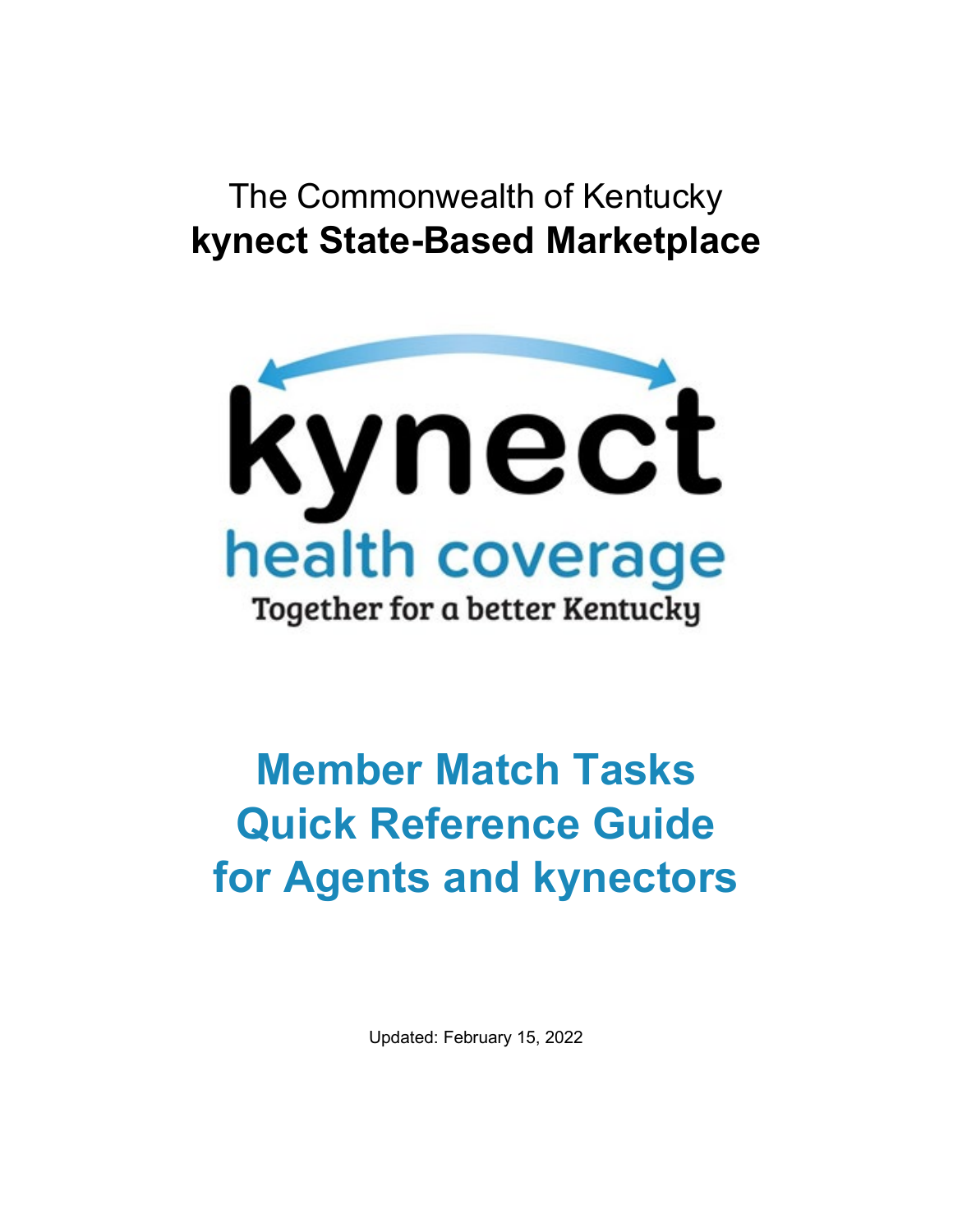#### **Introduction**

This document is intended to provide quick access to key information related to MCI Member Match tasks for Agents and kynectors in kynect. These tasks include Partial and Full MCI Member Match tasks.

#### **Table of Contents**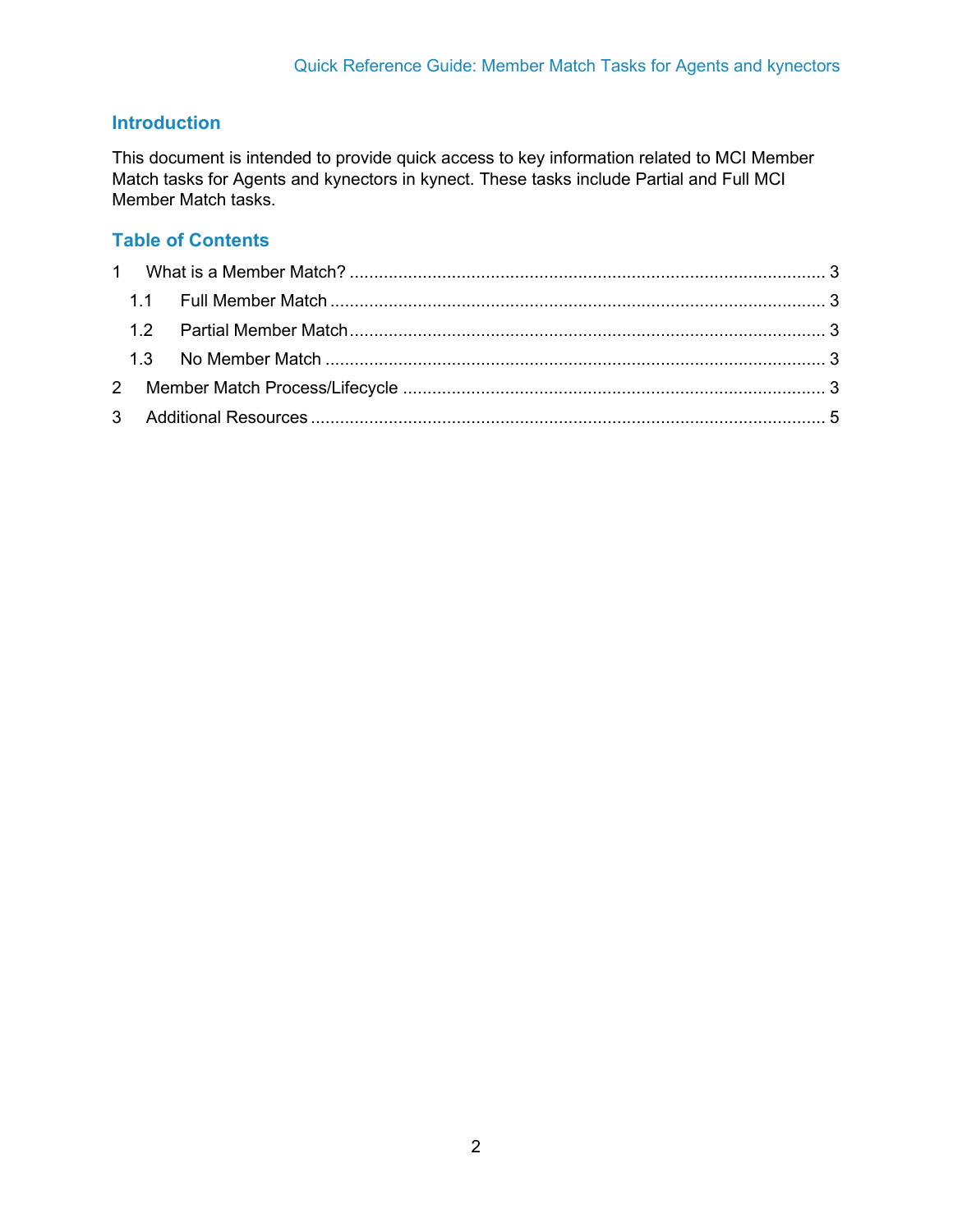### <span id="page-2-0"></span>**1 What is a Member Match?**

During an application, the application performs Member Match for all members added in the application once their basic demographic information is saved. This information consists of First Name, Last Name, Date of Birth, Gender and SSN. Based on the match status of the Head of Household and added members of the application, the Agent or kynector is either allowed to complete the application or is blocked until the member match is resolved. Below sections describe the behaviors for the three different match scenarios: Full, Partial, and No Match.

#### <span id="page-2-1"></span>**1.1 Full Member Match**

All identifying information perfectly matches an Individual on an existing case in kynect, and the application is automatically absorbed into that existing case. If a full match is experienced, Agents and kynectors may continue with the application.

#### <span id="page-2-2"></span>**1.2 Partial Member Match**

A partial match is made when not all the identifying information exactly matches to an individual in an existing case, but MCI recognizes the Individual may already exist. DCBS Caseworkers must determine if the Individual exists in kynect or not. Submitting the application creates a task for the DCBS Caseworker to verify the members on the application and resolve the partial match. The Individual is notified that their eligibility results will be available once the DCBS Caseworker has reviewed the application in the **Eligibility Results** page. Application is removed from the Agent or kynector's dashboard.

#### <span id="page-2-3"></span>**1.3 No Member Match**

There is no potential that the Individual already exists in kynect and the Agent or kynector is able to complete the application from start to finish.

<span id="page-2-4"></span>**Please note:** After the information is merged with a person known to the system, the application may need to be updated with current or correct information.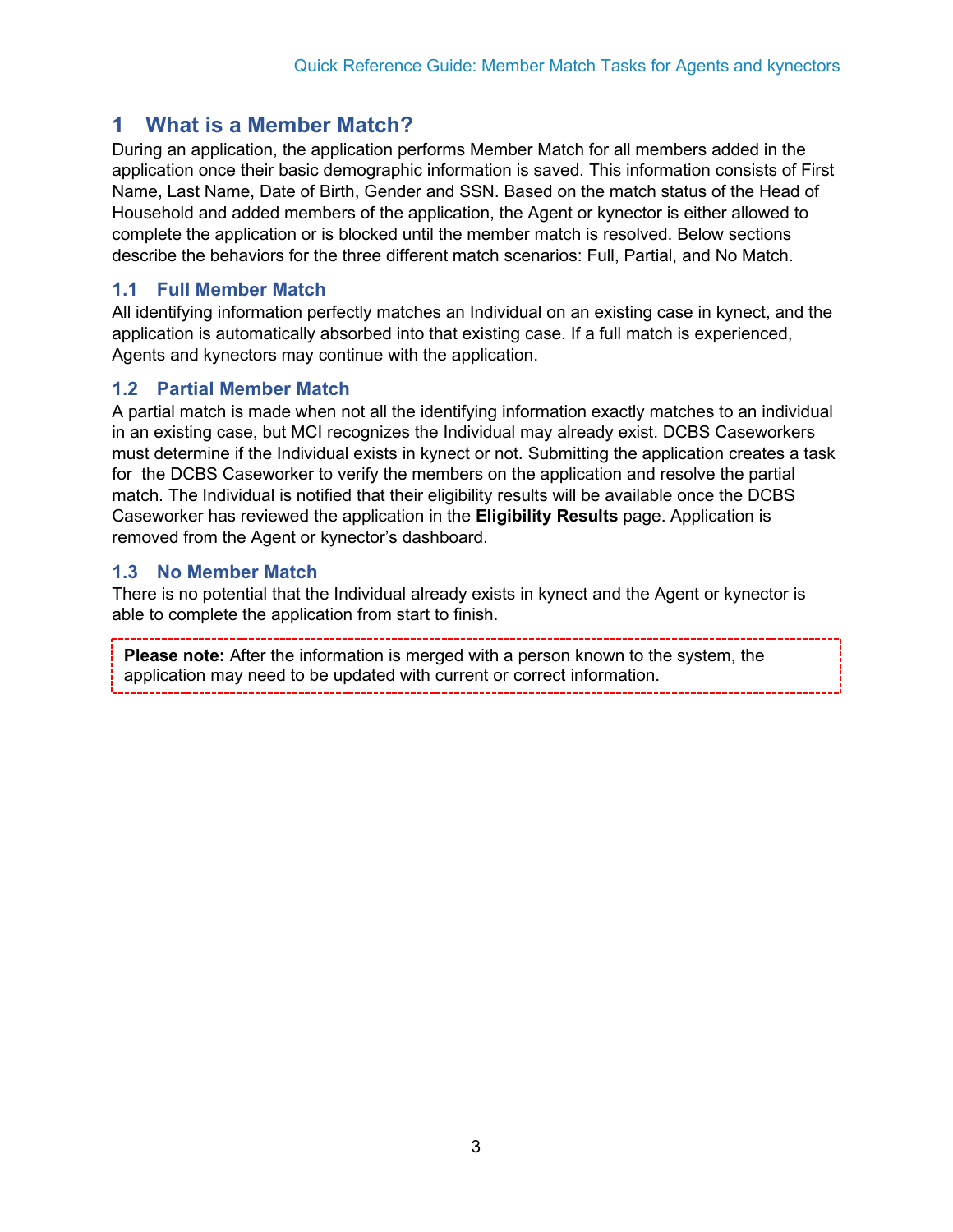# **2 Member Match Process/Lifecycle**

See below the high-level process lifecycle for Member Match tasks:



1. When a Partial or Full Member Match occurs in kynect, it appears as shown below:

| <b>kvnec</b><br>Dashboard                                     | Programs > Reps, kynectors, & Agents Help & FAQs                                    | ROBB <sub>O</sub><br>Ø                                                                                                                                            |  |
|---------------------------------------------------------------|-------------------------------------------------------------------------------------|-------------------------------------------------------------------------------------------------------------------------------------------------------------------|--|
|                                                               |                                                                                     | Languages: English (English) v                                                                                                                                    |  |
| <b>BENEFITS APPLICATION</b>                                   |                                                                                     |                                                                                                                                                                   |  |
| <b>Eligibility Results</b>                                    |                                                                                     |                                                                                                                                                                   |  |
| Legrn More                                                    |                                                                                     |                                                                                                                                                                   |  |
| Application Submission Successful for Application Number      |                                                                                     |                                                                                                                                                                   |  |
| Thank you for submitting your application to kynect benefits. |                                                                                     |                                                                                                                                                                   |  |
| telling you what to do next.                                  |                                                                                     | Unfortunately, we are unable to give you the results of your application. We will review your application and you will receive a notification in the next 30 days |  |
|                                                               | Please visit Contact Us to speak to a Customer Service agent about what this means. |                                                                                                                                                                   |  |
|                                                               |                                                                                     | <b>Go to Dashboard</b>                                                                                                                                            |  |
|                                                               |                                                                                     |                                                                                                                                                                   |  |
|                                                               |                                                                                     |                                                                                                                                                                   |  |
|                                                               |                                                                                     |                                                                                                                                                                   |  |
|                                                               |                                                                                     |                                                                                                                                                                   |  |
|                                                               | The expanded kynect is working to keep every Kentuckian safe, healthy and happy.    |                                                                                                                                                                   |  |
|                                                               | Go to kynect ky.cov to see all your options.                                        |                                                                                                                                                                   |  |
| Help & FAQs                                                   |                                                                                     |                                                                                                                                                                   |  |
| <b>Find Department for Community</b>                          | Contact Us                                                                          |                                                                                                                                                                   |  |
| Based Services (DCBS) Office                                  | kyneet benefits (DCBS)<br>1-855-308-8959                                            | <b>Tribe</b><br><b>Connool</b>                                                                                                                                    |  |

2. A task is generated in Worker Portal to a DCBS Caseworker's Dashboard. The Caseworker has **two business days** to take action on the task. Tasks are worked by Caseworkers in the order in which they are received.

3. The application is in "Pending" status in kynect Self-Service Portal and Worker Portal until the task is completed by the DCBS Caseworker.